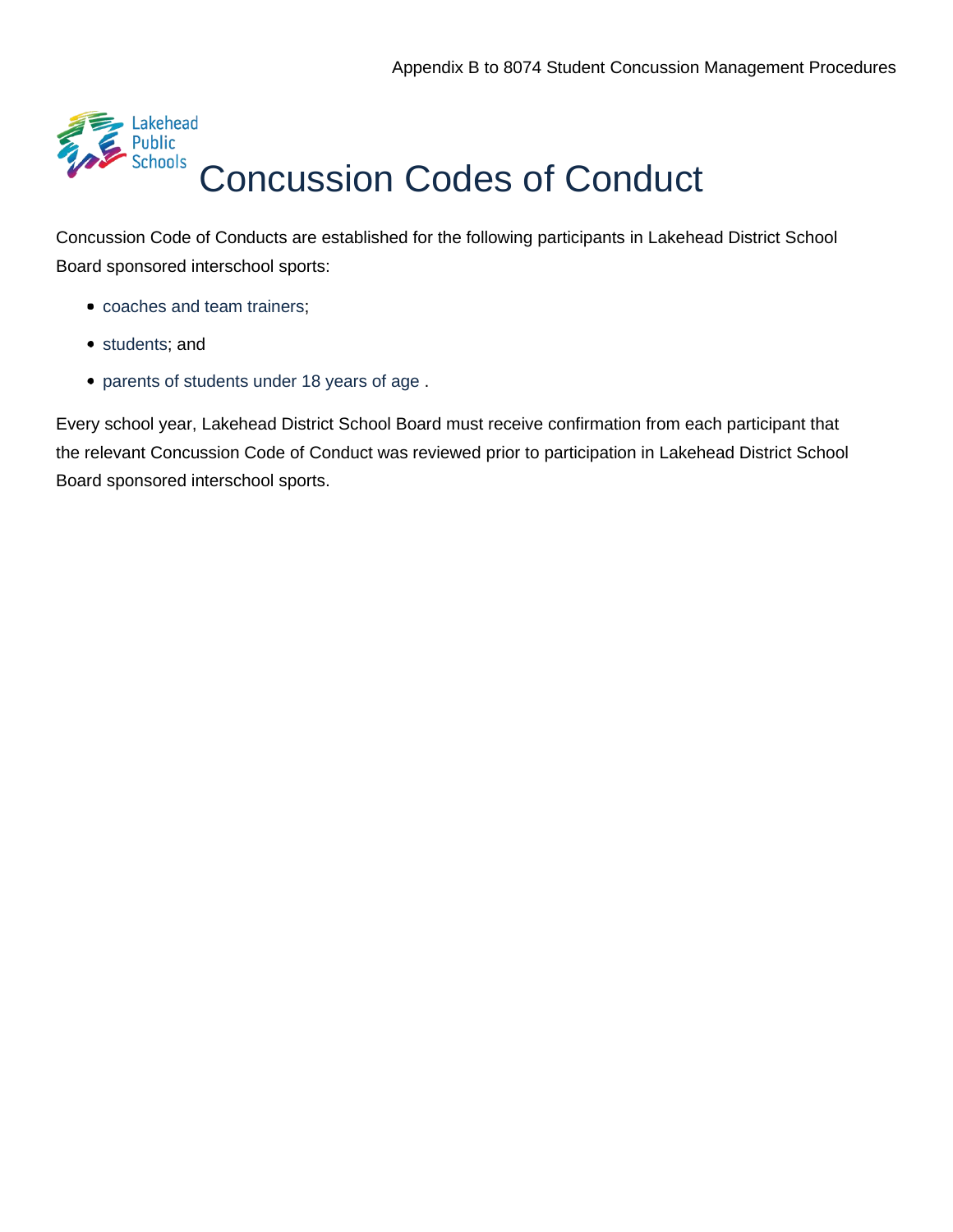# [Concussion Code of Conduct](https://contenthub.ophea.net/resources/1247)

➢ [for Interschool Sports \(Coach/Team](https://contenthub.ophea.net/resources/1247) [Trainer\)](https://contenthub.ophea.net/resources/1247)

This Concussion Code of Conduct is for coaches/team trainers who are participating in Lakehead District School Board sponsored interschool sports. This document is used in the establishment of the Concussion Code of Conduct that meets the requirements of PPM 158: School Board Policies on Concussion, and in receiving confirmation of review of an approved Concussion Awareness Resource.

As a coach/team trainer at [School] for the [20xx-20xx] school year, I am committed to:

#### **Maintaining a Safe Learning Environment**

- I will review and adhere to the Lakehead District School Board's safety standards for physical activity and concussion protocol, as they apply to my sport prior to taking on the responsibility as coach/team trainer.
- I will check the facilities and equipment take necessary precautions and bring potential hazards to the attention of the students.
- I will provide and maintain a safe learning environment for my students and uphold a culture of safety-mindedness.
- I will inform students and their parent/guardian (for students under the age of 18) about the risks of a concussion or other potential injuries associated with the sport and ways to minimize those risks.

#### **Fair Play and Respect for All**

- I will demonstrate a commitment to fair play and will respect my students, opponents, officials and spectators.
- I will not pressure a student to participate in practices or games/competitions if they are injured.

#### **Teaching/Learning the Rules of a Physical Activity**

(including the strict enforcement of consequences for prohibited play that is considered high-risk for causing concussions)

- I will teach students the rules of the sport and will provide instructions about prohibited play.
- I will strictly enforce, during practice and competition, the consequences for prohibited play.
- I will accept and respect the decisions of officials and the consequences for any prohibited play.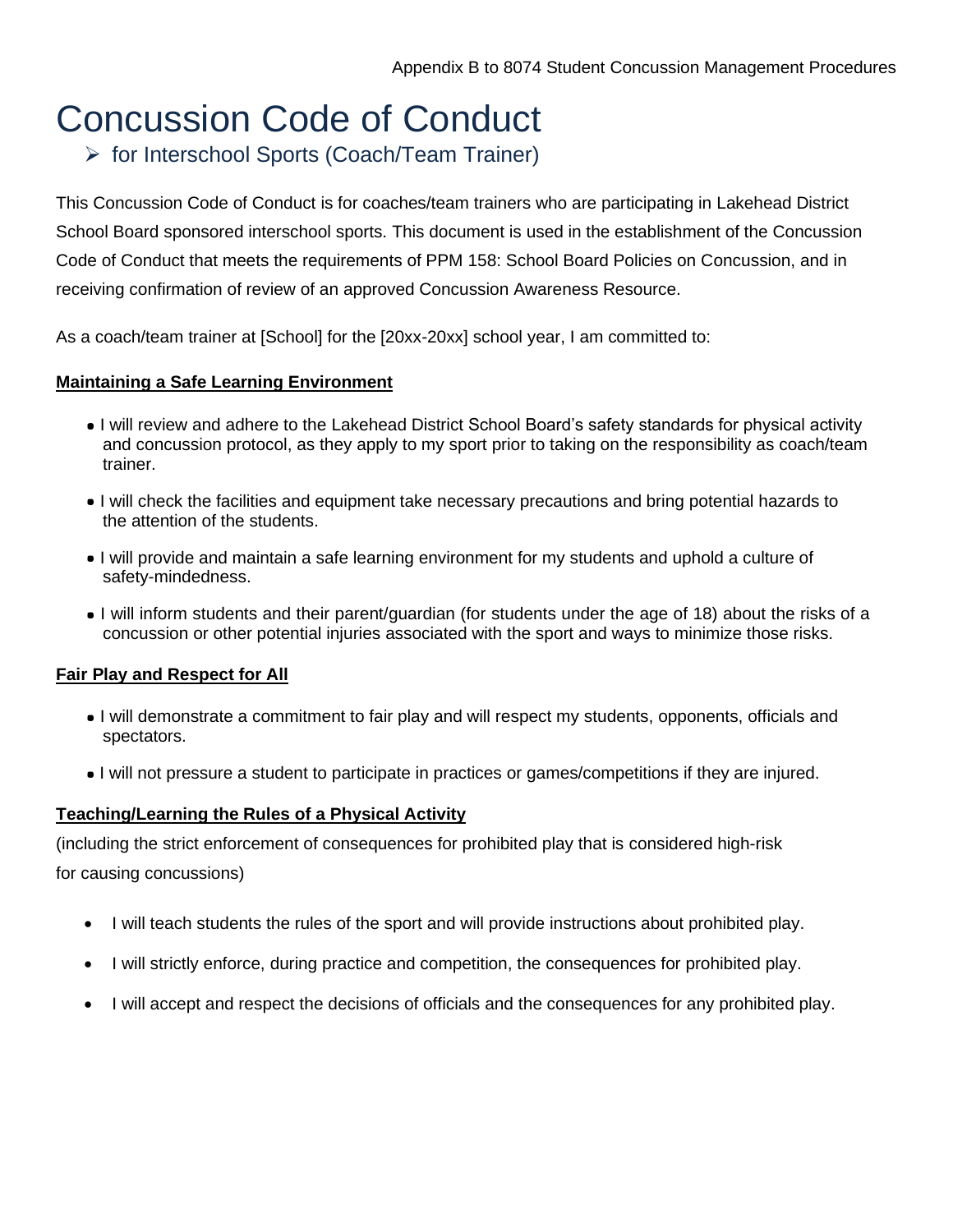#### **Implementing the Skills and Strategies of an Activity in a Proper Progression**

- I will instruct students in training and practices using the proper progression of skills and strategies of the sport.
- I will encourage students to ask questions and seek clarity regarding skills and strategies they of which they are unsure.

#### **Providing Opportunities to Discuss Potential Issues Related to Concussions**

I will provide opportunities by creating an environment for student discussions/conversations related to suspected and diagnosed concussions, including signs and symptoms, questions, and safety concerns, throughout the day, including before and after practice and competition.

#### **Concussion Recognition and Reporting**

- I have read and am familiar with an approved Concussion Awareness Resource identified by the Lakehead District School Board [coach/trainer to enter resource link: \_\_\_\_\_\_\_\_\_\_\_\_\_\_\_\_\_\_\_\_].
- I will emphasize the seriousness of a concussion to my students along with outlining the signs and symptoms of a concussion.
- I will provide instruction to students about the importance of removing themselves from the sport and reporting to a coach/team trainer or caring adult if they have signs or symptoms of a concussion.
- I will provide instruction to students about the importance of informing the coach/caring adult when they suspect a teammate may have a concussion.
- I will immediately remove from play, for assessment, any student who receives a jarring/significant impact to the head, face, neck, or elsewhere on the body and adhere to the Lakehead District School Board's concussion protocol prior to allowing return to physical activity.

#### **Acknowledging the Importance of Communication**

(between the student, parent, school staff, and any sport organization with which the student has registered)

- I will support and adhere to a process for communication to take place between myself and the student, parent/guardian, and relevant school staff.
- I will promote the importance of communication about a suspected or diagnosed concussion between the student, parent/guardian, and all sport organizations with which the student has registered.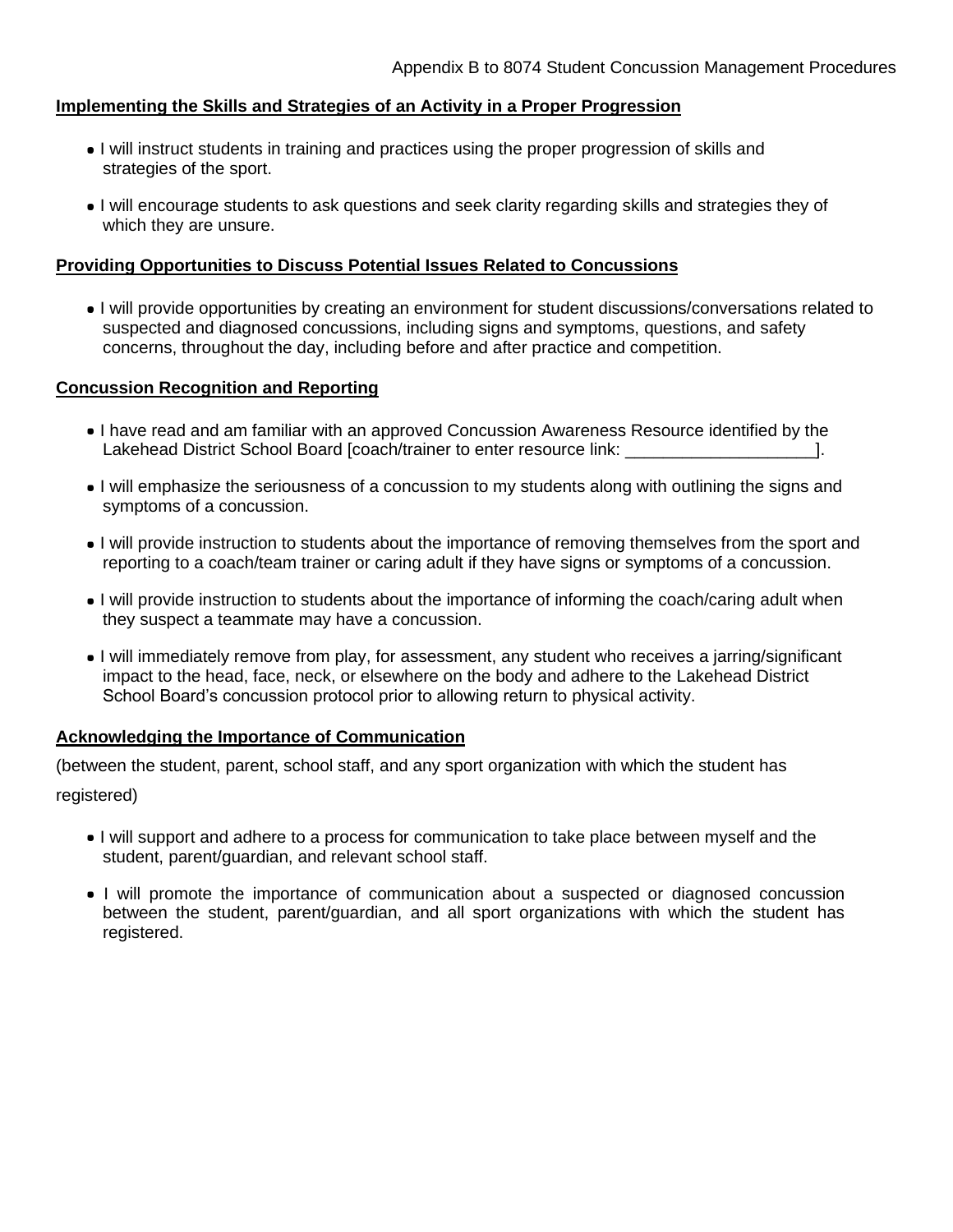### **Supporting the Implementation of a Return to School Plan for Students with a Concussion Diagnosis**

I will support the implementation of the Return to School Plan for students with a diagnosed concussion.

#### **Prioritizing a Student's Return to Learning as Part of the Return to School Plan**

- I understand the need to prioritize a student's return to learning as part of the Return to School Plan.
- I will follow the Return to School Plan and make sure a student diagnosed with a concussion does not return to training, practice, or competition until permitted to do so in accordance with the Return to School Plan.

I [Print Name] have read and understand all [# pages] pages of this code of conduct.

Date

**Signature**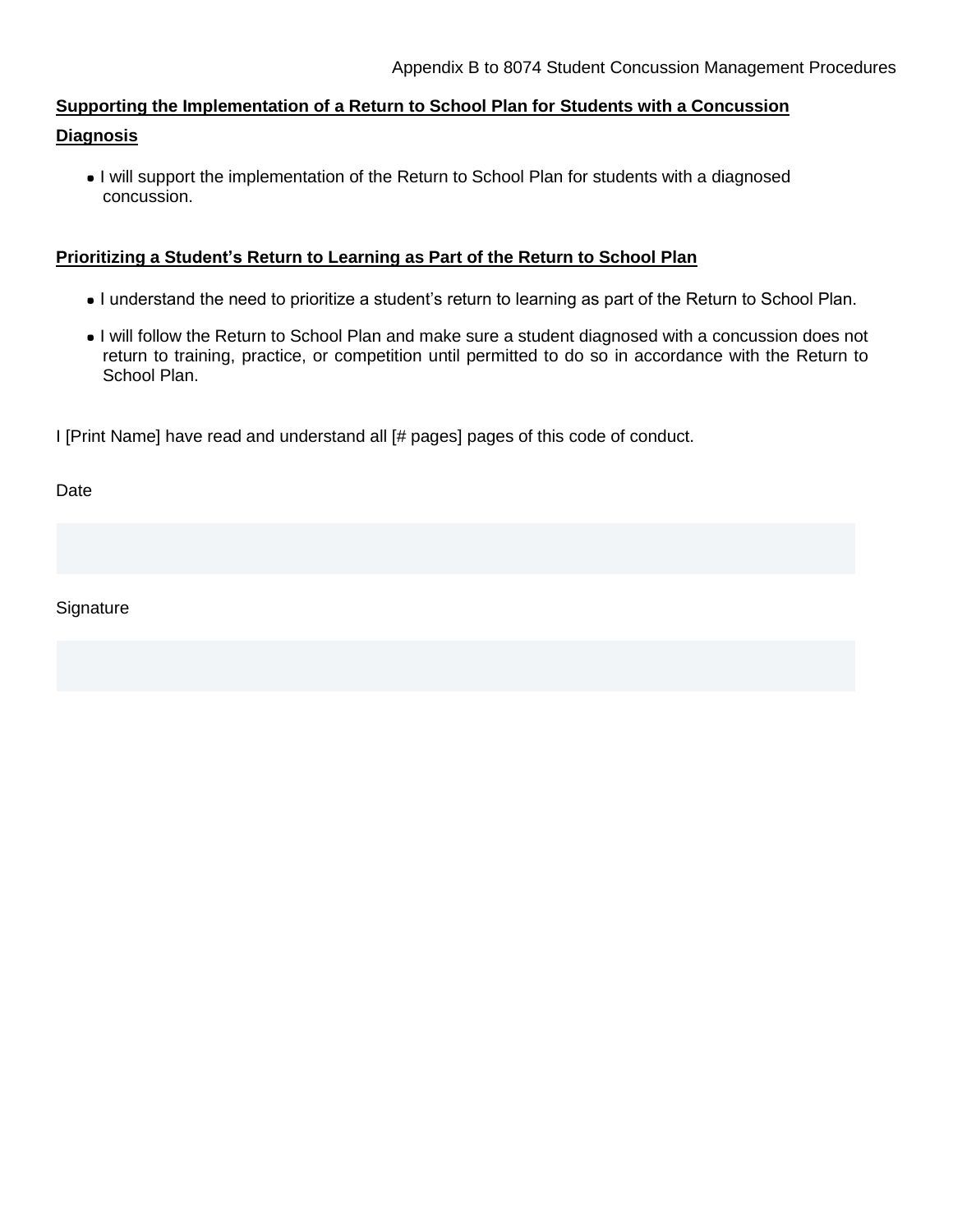# [Concussion Code of Conduct](https://contenthub.ophea.net/resources/1249)

## ➢ [for Interschool Sports \(Students\)](https://contenthub.ophea.net/resources/1249)

This is a Concussion Code of Conduct for students who are participating in Lakehead District School Board sponsored interschool sports. This document is used in the establishment of the Concussion Code of Conduct that meets the requirements of PPM 158: School Board Policies on Concussion, and in receiving confirmation of review of an approved Concussion Awareness Resource.

As a student at [School] for the [20xx-20xx] school year, I am committed to:

#### **Maintaining a Safe Learning Environment**

- I will bring any potential issues related to the safety of equipment and facilities to the attention of the coach.
- I will wear the protective equipment for my sport and wear it properly.

#### **Fair Play and Respect for All**

- I will show respect for my teammates, opponents, officials, spectators, and practice fair play.
- I will not pressure injured teammates to participate in practices or games/competitions.

#### **Teaching/Learning the Rules of a Physical Activity**

(including the strict enforcement of consequences for prohibited play that is considered high-

risk for causing concussions)

- I will learn and follow the rules of the sport and follow the coach's instructions prohibiting behaviours that are considered high-risk for causing concussions.
- I will respect and accept that the coach will strictly enforce, during practice and competition, the consequences for dangerous behaviour.
- I will respect and accept the decisions of the officials and the consequences for any behaviours that are considered high-risk for causing concussion.

#### **Implementing the Skills and Strategies of an Activity in a Proper Progression**

- I will follow my coach's instructions about the proper progression of skills and strategies of the sport.
- I will ask questions and seek clarity for any skills and strategies of which I am unsure.

#### **Providing Opportunities to Discuss Potential Issues Related to Concussions**

I will talk to my coach or caring adult if I have questions or issues about a suspected or diagnosed concussion or about my safety in general.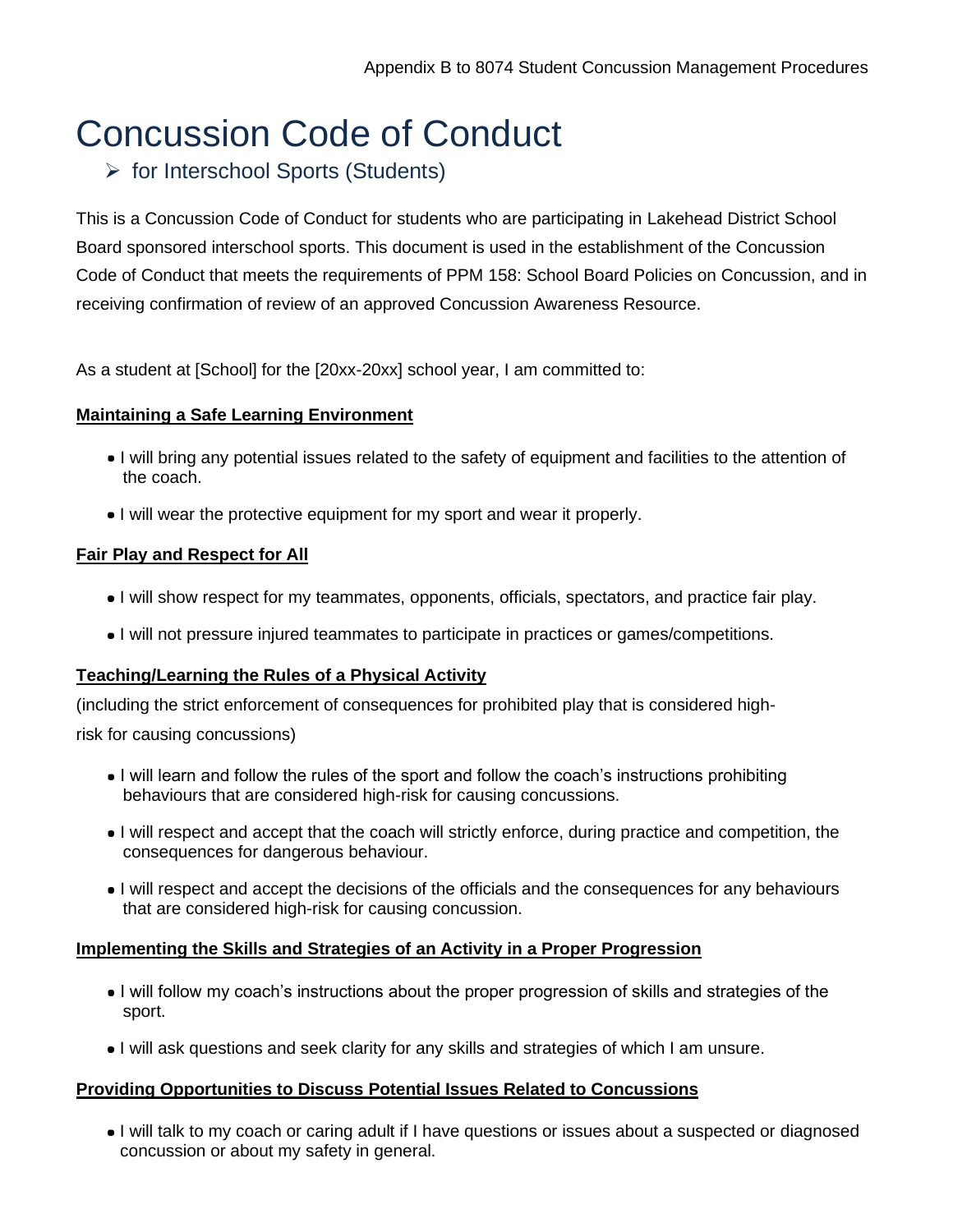#### **Concussion Recognition and Reporting**

- I have read and am familiar with an approved Concussion Awareness Resources provided by my coach [student to enter link to awareness resources \_\_\_\_\_\_\_\_\_\_\_\_\_\_\_\_\_\_\_\_\_\_\_\_\_
- I will remove myself immediately from any sport and will tell the coach or caring adult if I think I might have a concussion.
- I will tell the coach or caring adult immediately when I think a teammate might have a concussion.
- I understand that if I receive a jarring impact to the head, face, neck, or elsewhere on my body that is observed by or reported to the coach, that I will be removed immediately from the sport, and:
	- I am aware that when I have signs or symptoms I should go to a medical doctor or nurse practitioner to be diagnosis as soon as reasonably possible that day and will report the results to appropriate school staff; and
	- I am aware that not all signs and symptoms emerge immediately and there are times when signs and symptoms emerge hours or days after the incident and I must stop physical activities and be monitored for the next 24 hours.
- If no signs or symptoms appear after 24 hours, I will inform the appropriate school staff and I can then be allowed to participate.
- If signs or symptoms begin, I will be assessed by a medical doctor or nurse practitioner as soon as reasonably possible that day and will report the results to appropriate school staff.

#### **Acknowledging the Importance of Communication**

(between the student, parent, school staff, and any sport organization with which the student has

registered)

I will communicate with my coaches, parent/guardian, and school staff and any sport organization with which I am registered about a suspected or diagnosed concussion or general safety issues.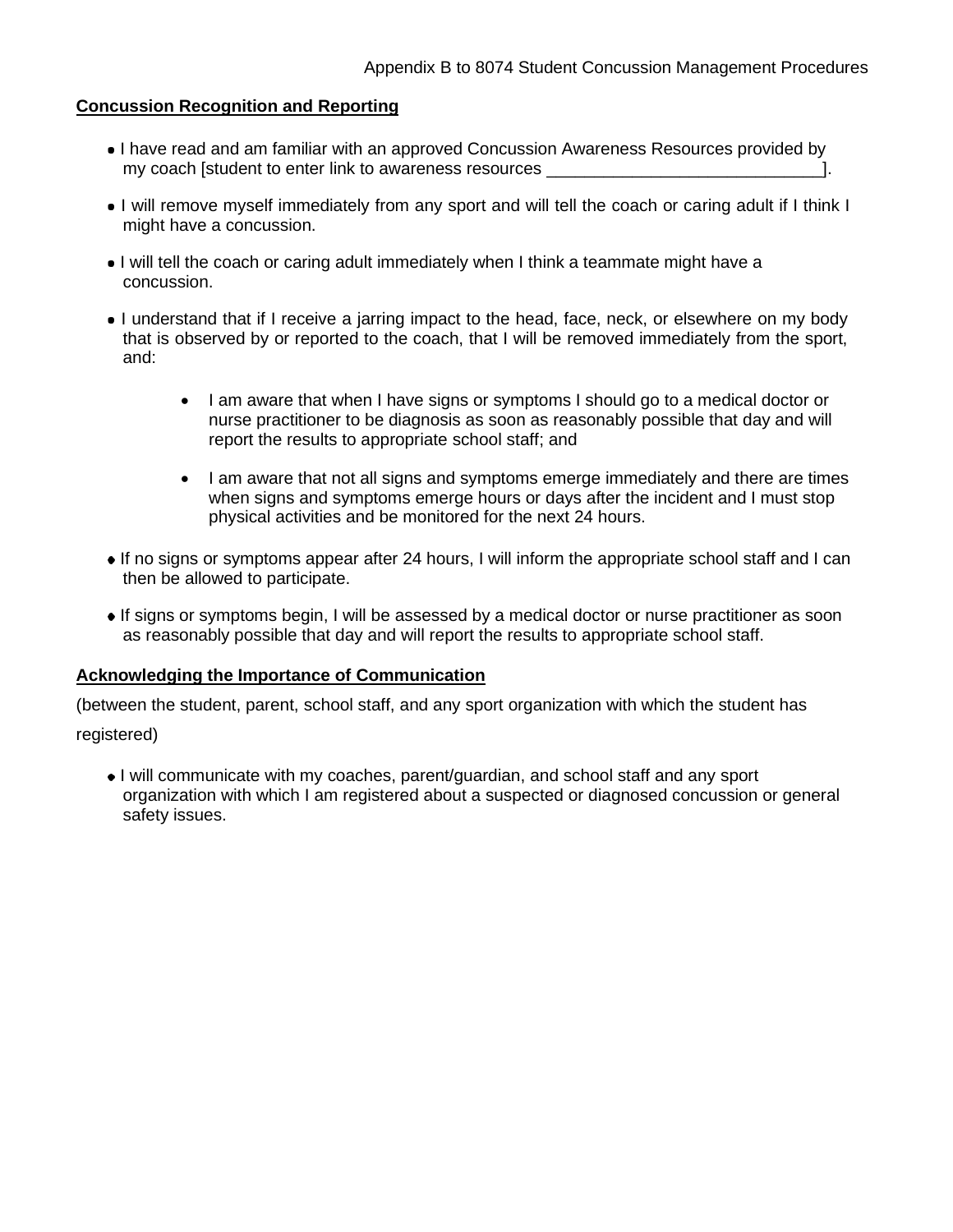### **Supporting the Implementation of a Return to School Plan for Students with a Concussion Diagnosis**

- I understand that I will have to follow the Return to School Plan if diagnosed with a concussion.
- I understand I will not be able to return to full participation, including practice or competition until permitted to do so in accordance with the Lakehead District School Board's Return to School Plan.
- I understand that I will need a Medical Clearance as required by the Return to School Plan, prior

to returning to full participation in "non-contact sports" or returning to a practice that includes full contact in "contact sports".

#### **Prioritizing a Student's Return to Learning as Part of the Return to School Plan**

• I will follow the recovery stages and learning strategies proposed by the collaborative team for my Return to School Plan.

I [Print Name] have read and understand all [# pages] pages of this code of conduct.

Date

**Signature**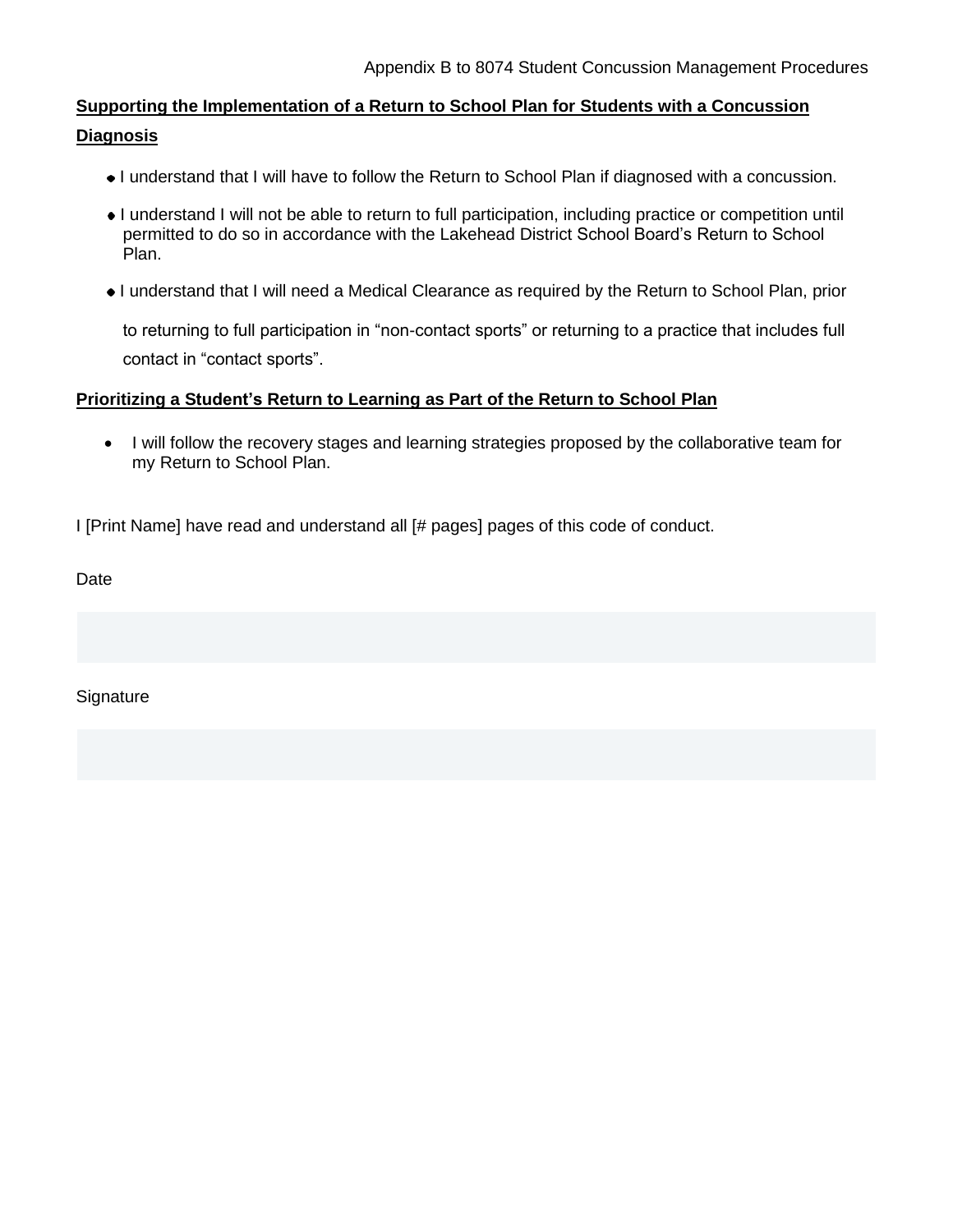# [Concussion Code of Conduct](https://contenthub.ophea.net/resources/1248)

➢ [for Interschool Sports \(Parent/Guardian\)](https://contenthub.ophea.net/resources/1248)

*This is a Concussion Code of Conduct for parents/guardians of students under 18 years of age who are participating in Lakehead District School Board sponsored interschool sports. This document is used in the establishment of the Concussion Code of Conduct that meets the requirements of PPM 158: School Board Policies on Concussion, and in receiving confirmation of review of an approved Concussion Awareness Resource.*

As a parent/guardian of [Student Name] at [School] for the [20xx-20xx] school year, I am committed to:

#### **Maintaining a Safe Learning Environment**

- I will encourage my child to bring potential issues related to the safety of equipment and the facilities to the attention of the coach.
- I will ensure the protective equipment that we provide is properly fitted as per the manufacturer's guidelines, in good working order, and suitable for personal use.

#### **Fair Play and Respect for All**

- I will follow the Lakehead District School Board's fair play policy and will support it by demonstrating respect for all students, coaches, officials, and spectators.
- I will encourage my child to demonstrate respect for teammates, opponents, officials, and spectators and to follow the rules of the sport and practice fair play.
- I will not pressure my child to participate in practices or games/competitions if they are injured.

#### **Teaching/Learning the Rules of a Physical Activity**

(including the strict enforcement of consequences for prohibited play that is considered

high-risk for causing concussions)

- I will encourage my child to learn and follow the rules of the sport and follow the coach's instructions about prohibited play.
- I will support the coach's enforcement of consequences during practices and competition regarding prohibited play.
- I will respect the decisions of officials and the consequences for my child for any prohibited play.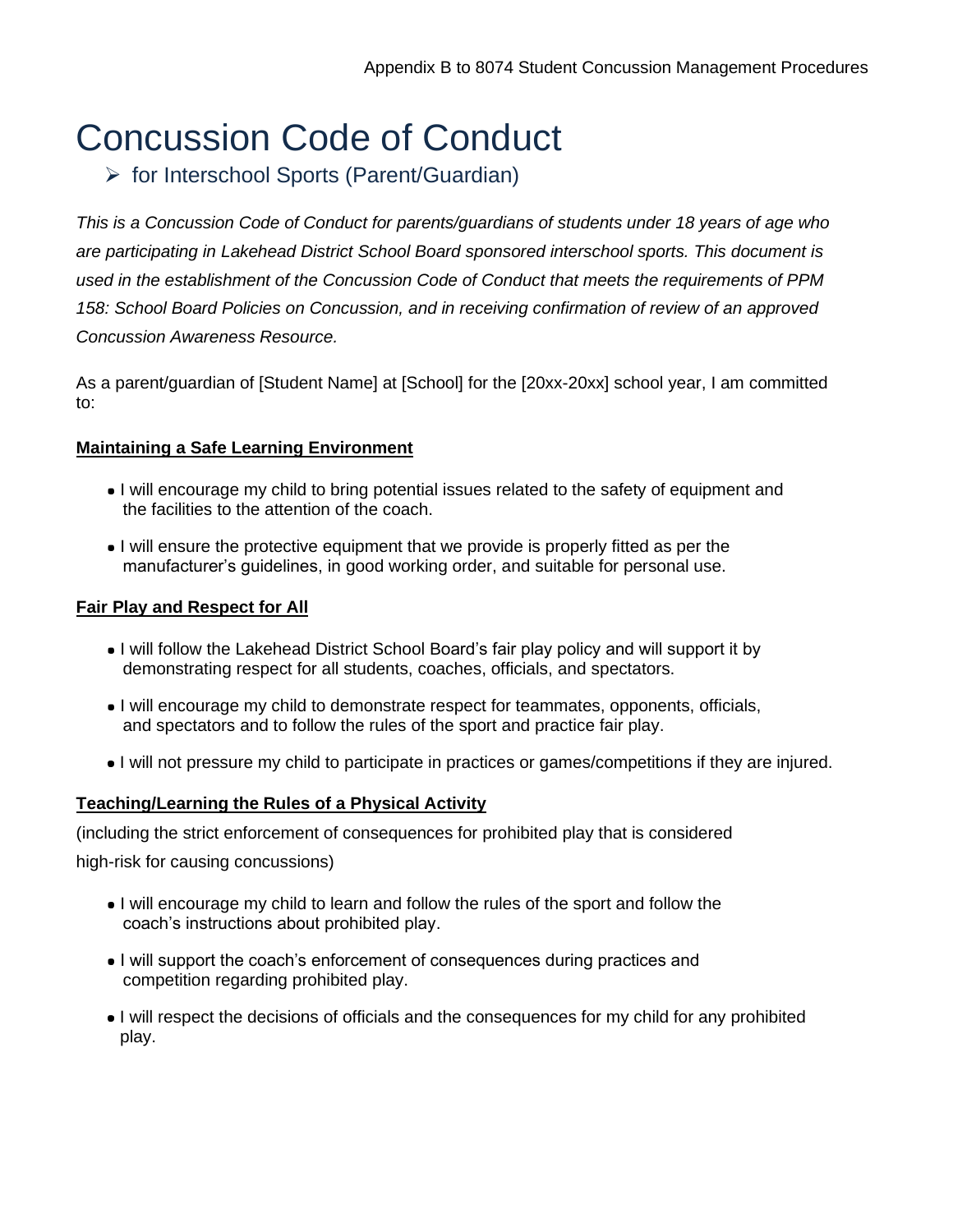#### **Implementing the Skills and Strategies of an Activity in a Proper Progression**

- I will encourage my child to follow their coach's instructions about the proper progression of skills and strategies of the sport.
- I will encourage my child to ask questions and seek clarity regarding skills and strategies they of which they are unsure.

#### **Providing Opportunities to Discuss Potential Issues Related to Concussions**

- I will encourage my child to participate in discussions/conversations related to concussions, including signs and symptoms, with the coach or caring adult.
- I will encourage my child to talk to their coach/caring adult if they have any concerns about a suspected or diagnosed concussion or about their safety in general.

#### **Concussion Recognition and Reporting**

\_\_\_\_\_\_\_\_\_\_\_\_\_\_\_\_\_\_\_\_\_\_\_\_\_\_\_\_\_\_\_\_\_\_\_\_\_\_].

- I have read and am familiar with an approved Concussion Awareness Resource identified by the Lakehead District School Board [parent/guardian to fill in link to awareness resource
- I understand that if my child receives a jarring impact to the head, face, neck, or elsewhere on the body that is observed by or reported to the coach my child will be removed immediately from the sport, and:
	- I am aware that if my child has signs or symptoms of a suspected concussion, they should be taken to a medical doctor or nurse practitioner for a diagnosis as soon as reasonably possible that day and I will report any results to appropriate school staff; and
	- I am aware that not all signs and symptoms emerge immediately and there are times when signs and symptoms emerge hours or days after the incident and in these cases my child must stop all physical activities and be monitored at home and at school for the next 24 hours.
- If no signs or symptoms emerge after 24 hours, I will inform the appropriate school staff and I understand my child will be permitted to resume participation.
- If signs or symptoms emerge, I will have my child assessed by a medical doctor or nurse practitioner as soon as reasonably appropriate that day and will report the results to appropriate school staff.
- I will inform the school principal, coach and/or other relevant school staff when my child experiences signs or symptoms of a concussion, including when the suspected concussion occurs during participation in a sport outside of the school setting.
- I will inform the school principal, coach and/or other relevant school staff any time my child is diagnosed with a concussion by a medical doctor or nurse practitioner.
- I will encourage my child to remove themselves from the sport and report to a coach or caring adult if they have signs or symptoms of a suspected concussion.
- I will encourage my child to inform the coach or caring adult when they suspect a teammate may have sustained a concussion.